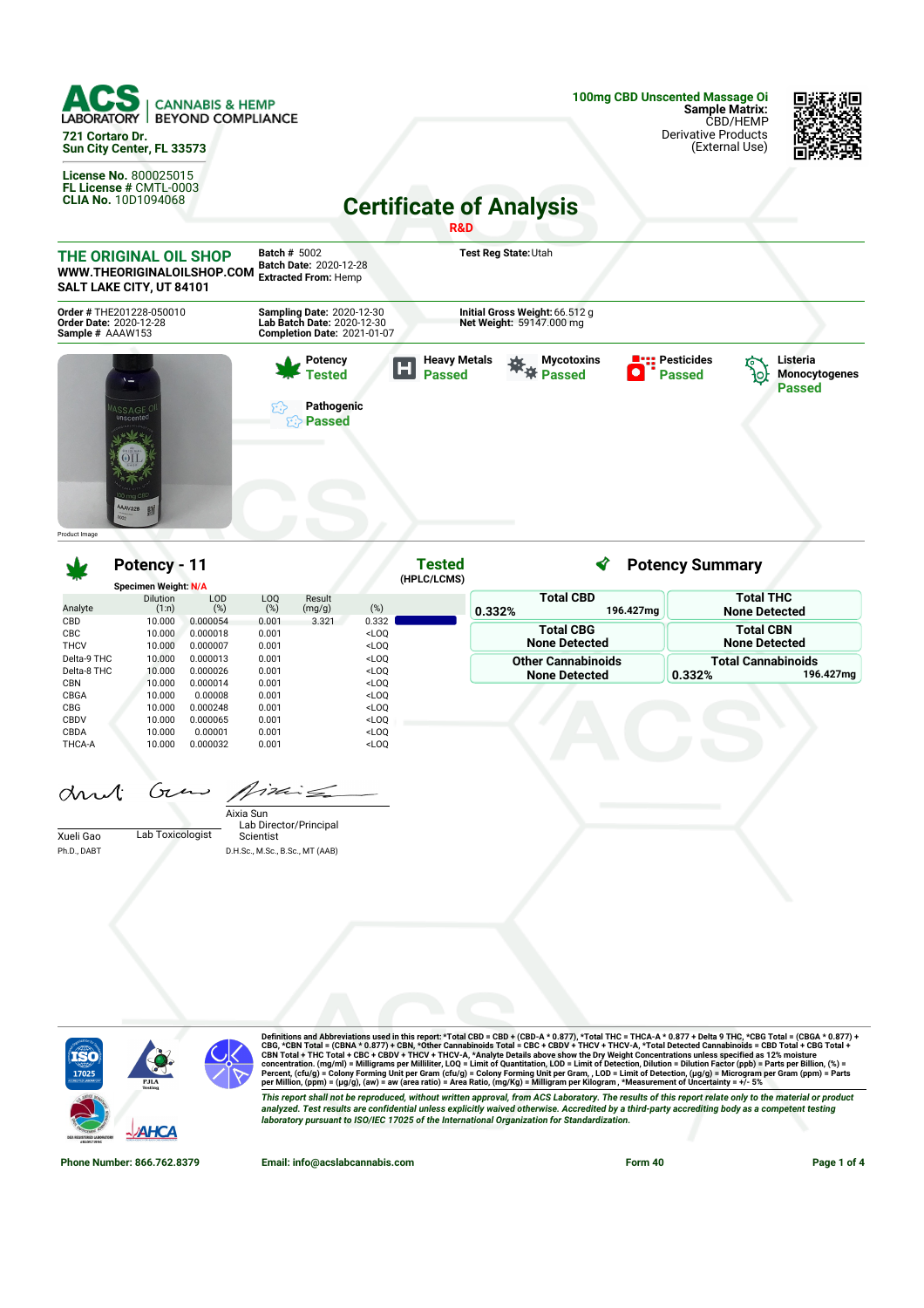

**721 Cortaro Dr. Sun City Center, FL 33573**

**License No.** 800025015 **FL License #** CMTL-0003 **CLIA No.** 10D1094068



## **Certificate of Analysis**

|                                                                                                                                                                                 |                                                                                 |                                    |                                                                              |                                       | R&D                                                        |              |                              |                    |                             |
|---------------------------------------------------------------------------------------------------------------------------------------------------------------------------------|---------------------------------------------------------------------------------|------------------------------------|------------------------------------------------------------------------------|---------------------------------------|------------------------------------------------------------|--------------|------------------------------|--------------------|-----------------------------|
|                                                                                                                                                                                 | THE ORIGINAL OIL SHOP<br>WWW.THEORIGINALOILSHOP.COM<br>SALT LAKE CITY, UT 84101 |                                    | <b>Batch # 5002</b><br>Batch Date: 2020-12-28<br><b>Extracted From: Hemp</b> |                                       | Test Reg State: Utah                                       |              |                              |                    |                             |
| Order # THE201228-050010<br><b>Sampling Date: 2020-12-30<br/>Lab Batch Date: 2020-12-30</b><br>Order Date: 2020-12-28<br>Sample # AAAW153<br><b>Completion Date: 2021-01-07</b> |                                                                                 |                                    |                                                                              |                                       | Initial Gross Weight: 66.512 g<br>Net Weight: 59147.000 mg |              |                              |                    |                             |
| $\mathsf H$                                                                                                                                                                     | <b>Heavy Metals (For UT Clients ONLY)</b><br><b>Specimen Weight: N/A</b>        |                                    |                                                                              |                                       |                                                            |              |                              |                    | <b>Passed</b><br>$(ICP-MS)$ |
| Analyte                                                                                                                                                                         |                                                                                 | LOQ<br>(ppb)                       | <b>Action Level</b><br>(ppb)                                                 | Result<br>(ppb)                       | Analyte                                                    | LOQ<br>(ppb) | <b>Action Level</b><br>(ppb) | Result<br>(ppb)    |                             |
| Arsenic (As)<br>Lead (Pb)                                                                                                                                                       | Total Contaminant Load (TCL)                                                    | 100<br>100<br><b>None Detected</b> | 2000<br>1200                                                                 | <loq<br><math>&lt;</math>LOQ</loq<br> | Cadmium (Cd)<br>Mercury (Hg)                               | 100<br>100   | 820<br>400                   | $<$ LOQ<br>$<$ LOQ |                             |
|                                                                                                                                                                                 | <b>Mycotoxin - Utah</b><br>Specimen Weight: 184.070 mg                          |                                    |                                                                              |                                       |                                                            |              |                              |                    | <b>Passed</b><br>(LCMS)     |
| <b>Dilution Factor: 8.149</b>                                                                                                                                                   |                                                                                 |                                    |                                                                              |                                       |                                                            |              |                              |                    |                             |
| Analyte                                                                                                                                                                         |                                                                                 | LOQ<br>(ppb)                       | <b>Action Level</b><br>(ppb)                                                 | Result<br>(ppb)                       | Analyte                                                    | LOQ<br>(ppb) | <b>Action Level</b><br>(ppb) | Result<br>(ppb)    |                             |
| Aflatoxin B1<br>Aflatoxin G1<br>Ochratoxin A                                                                                                                                    |                                                                                 | 6<br>6<br>12                       | 20<br>20<br>20                                                               | LOO<br><loq<br>LOO</loq<br>           | Aflatoxin B2<br>Aflatoxin G2                               | 6<br>6       | 20<br>20                     | $<$ LOQ<br>$<$ LOQ |                             |
| drut<br>Xueli Gao<br>Ph.D., DABT                                                                                                                                                | Gun<br>Lab Toxicologist                                                         | Aixia Sun<br>Scientist             | $i$ din Sa<br>Lab Director/Principal<br>D.H.Sc., M.Sc., B.Sc., MT (AAB)      |                                       |                                                            |              |                              |                    |                             |
|                                                                                                                                                                                 |                                                                                 |                                    |                                                                              |                                       |                                                            |              |                              |                    |                             |



Definitions and Abbreviations used in this report: \*Total CBD = CBD + (CBD-A \* 0.877), \*Total THC = THCA-A \* 0.877 + Delta 9 THC, \*CBG Total = (CBGA \* 0.877) +<br>CBG, \*CBN Total = (CBNA \* 0.877) + CBN, \*Other Cannabinois To This report shall not be reproduced, without written approval, from ACS Laboratory. The results of this report relate only to the material or product<br>analyzed. Test results are confidential unless explicitly waived otherwi

**Phone Number: 866.762.8379 Email: info@acslabcannabis.com Form 40 Page 2 of 4**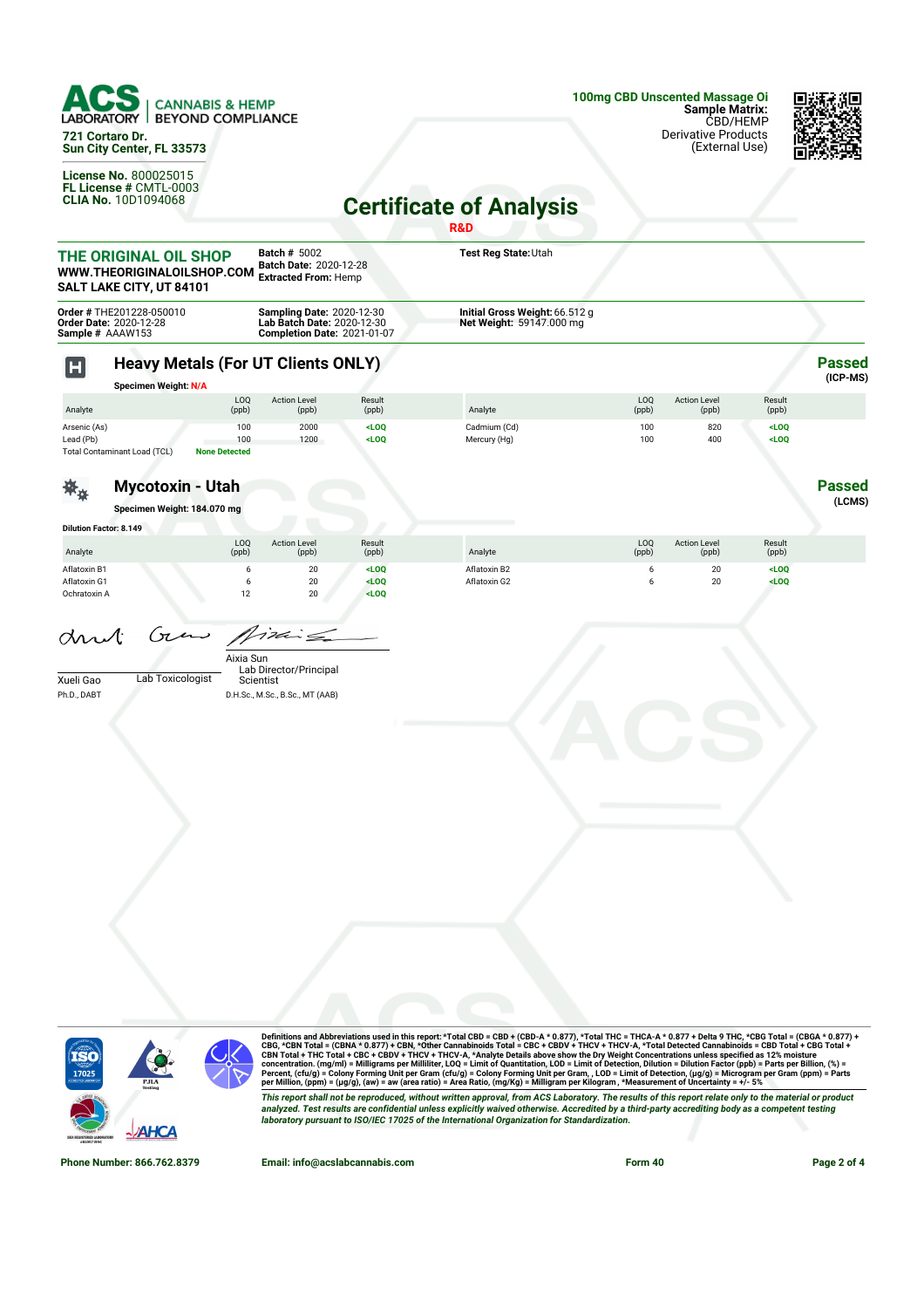

**721 Cortaro Dr. Sun City Center, FL 33573**

**License No.** 800025015 **FL License #** CMTL-0003 **CLIA No.** 10D1094068



## **Certificate of Analysis**

|                                                                                                                                                                                                                                                                                                                                                          |                               |              |                              |                 | <b>R&amp;D</b>                                             |              |                              |                 |               |
|----------------------------------------------------------------------------------------------------------------------------------------------------------------------------------------------------------------------------------------------------------------------------------------------------------------------------------------------------------|-------------------------------|--------------|------------------------------|-----------------|------------------------------------------------------------|--------------|------------------------------|-----------------|---------------|
| <b>Batch # 5002</b><br>THE ORIGINAL OIL SHOP<br>Batch Date: 2020-12-28<br>WWW.THEORIGINALOILSHOP.COM<br><b>Extracted From: Hemp</b><br>SALT LAKE CITY, UT 84101<br>Order # THE201228-050010<br><b>Sampling Date: 2020-12-30</b><br>Lab Batch Date: 2020-12-30<br><b>Order Date: 2020-12-28</b><br>Sample # AAAW153<br><b>Completion Date: 2021-01-07</b> |                               |              |                              |                 | Test Reg State: Utah                                       |              |                              |                 |               |
|                                                                                                                                                                                                                                                                                                                                                          |                               |              |                              |                 | Initial Gross Weight: 66.512 g<br>Net Weight: 59147.000 mg |              |                              |                 |               |
| ö"                                                                                                                                                                                                                                                                                                                                                       | <b>Pesticides (UT Levels)</b> |              |                              |                 |                                                            |              |                              |                 | <b>Passed</b> |
|                                                                                                                                                                                                                                                                                                                                                          | Specimen Weight: 184.070 mg   |              |                              |                 |                                                            |              |                              |                 | (LCMS/GCMS)   |
|                                                                                                                                                                                                                                                                                                                                                          | <b>Dilution Factor: 8.149</b> |              |                              |                 |                                                            |              |                              |                 |               |
| Analyte                                                                                                                                                                                                                                                                                                                                                  |                               | LOQ<br>(ppb) | <b>Action Level</b><br>(ppb) | Result<br>(ppb) | Analyte                                                    | LOQ<br>(ppb) | <b>Action Level</b><br>(ppb) | Result<br>(ppb) |               |
| Abamectin                                                                                                                                                                                                                                                                                                                                                | 28.23                         |              | 500                          | $<$ LOO         | Acephate                                                   | 30           | 400                          | $<$ LOO         |               |
| Acequinocyl                                                                                                                                                                                                                                                                                                                                              |                               | 48           | 2000                         | $<$ LOO         | Acetamiprid                                                | 30           | 200                          | $<$ LOO         |               |
| Aldicarb                                                                                                                                                                                                                                                                                                                                                 |                               | 30           | 400                          | $<$ LOO         | Azoxystrobin                                               | 10           | 200                          | $<$ LOO         |               |
| Bifenazate                                                                                                                                                                                                                                                                                                                                               |                               | 30           | 200                          | $<$ LOO         | Bifenthrin                                                 | 30           | 200                          | $<$ LOO         |               |
| Boscalid                                                                                                                                                                                                                                                                                                                                                 |                               | 30           | 400                          | $<$ LOQ         | Carbaryl                                                   | 10           | 200                          | $<$ LOQ         |               |
| Carbofuran                                                                                                                                                                                                                                                                                                                                               |                               | 30           | 200                          | $<$ LOQ         | Chlorantraniliprole                                        | 30           | 200                          | $<$ LOQ         |               |
| Chlorfenapyr                                                                                                                                                                                                                                                                                                                                             |                               | 48           | 1000                         | $<$ LOQ         | Chlorpyrifos                                               | 30           | 200                          | $<$ LOQ         |               |
| Clofentezine                                                                                                                                                                                                                                                                                                                                             |                               | 30           | 200                          | $<$ LOQ         | Cyfluthrin                                                 | 30           | 1000                         | $<$ LOO         |               |
| Cypermethrin                                                                                                                                                                                                                                                                                                                                             |                               | 30           | 1000                         | $<$ LOO         | Daminozide                                                 | 30           | 1000                         | $<$ LOQ         |               |
| Diazinon                                                                                                                                                                                                                                                                                                                                                 |                               | 30           | 200                          | $<$ LOQ         | <b>Dichlorvos</b>                                          | 30           | 100                          | $<$ LOO         |               |
| Dimethoate                                                                                                                                                                                                                                                                                                                                               |                               | 30           | 200                          | $<$ LOQ         | Ethoprophos                                                | 30           | 200                          | $<$ LOQ         |               |
| Etofenprox                                                                                                                                                                                                                                                                                                                                               |                               | 30           | 400                          | $<$ LOO         | Etoxazole                                                  | 30           | 200                          | $<$ LOO         |               |
| Fenoxycarb                                                                                                                                                                                                                                                                                                                                               |                               | 30           | 200                          | $<$ LOO         | Fenpyroximate                                              | 30           | 400                          | $<$ LOO         |               |

Fipronil 30 400 **<LOQ** Flonicamid 30 1000 **<LOQ** Fludioxonil 30 400 **<LOQ** Hexythiazox 30 1000 **<LOQ** Imazalil 30 200 **<LOQ** Imidacloprid 30 400 **<LOQ** Kresoxim Methyl 30 400 **<LOQ** Metalaxyl 10 200 **<LOQ** Methiocarb 30 200 **<LOQ** Methomyl 30 400 **<LOQ** MGK-264 48 200 **<LOQ** Myclobutanil 30 200 **<LOQ** Naled 30 500 **<LOQ** Oxamyl 30 1000 **<LOQ** Paclobutrazol 30 400 **<LOQ** Phosmet 30 200 **<LOQ** Piperonylbutoxide 30 2000 **<LOQ** Prallethrin 30 200 **<LOQ** Propiconazole 30 400 **<LOQ** Propoxur 30 200 **<LOQ** Pyrethrins 30 1000 **<LOQ** Pyridaben 30 200 **<LOQ** Spinosad 30 200 **<LOQ** Spiromesifen 30 200 **<LOQ** Spirotetramat 30 200 **<LOQ** Spiroxamine 30 400 **<LOQ** Tebuconazole 30 400 **<LOQ** Thiacloprid 30 200 **<LOQ** Thiamethoxam 30 200 **<LOQ** Trifloxystrobin 30 200 **<LOQ**

drut

Gτ 17de  $\epsilon$ 

Xueli Gao Lab Toxicologist Ph.D., DABT

Lab Director/Principal Scientist Aixia Sun D.H.Sc., M.Sc., B.Sc., MT (AAB)



Total Contaminant Load (TCL) **None Detected**

Definitions and Abbreviations used in this report: \*Total CBD = CBD + (CBD-A \* 0.877), \*Total THC = THCA-A \* 0.877 + Delta 9 THC, \*CBG Total = (CBGA \* 0.877) +<br>CBG, \*CBN Total = (CBNA \* 0.877) + CBN, \*Other Cannabinois To This report shall not be reproduced, without written approval, from ACS Laboratory. The results of this report relate only to the material or product<br>analyzed. Test results are confidential unless explicitly waived otherwi *laboratory pursuant to ISO/IEC 17025 of the International Organization for Standardization.*

**Phone Number: 866.762.8379 Email: info@acslabcannabis.com Form 40 Page 3 of 4**